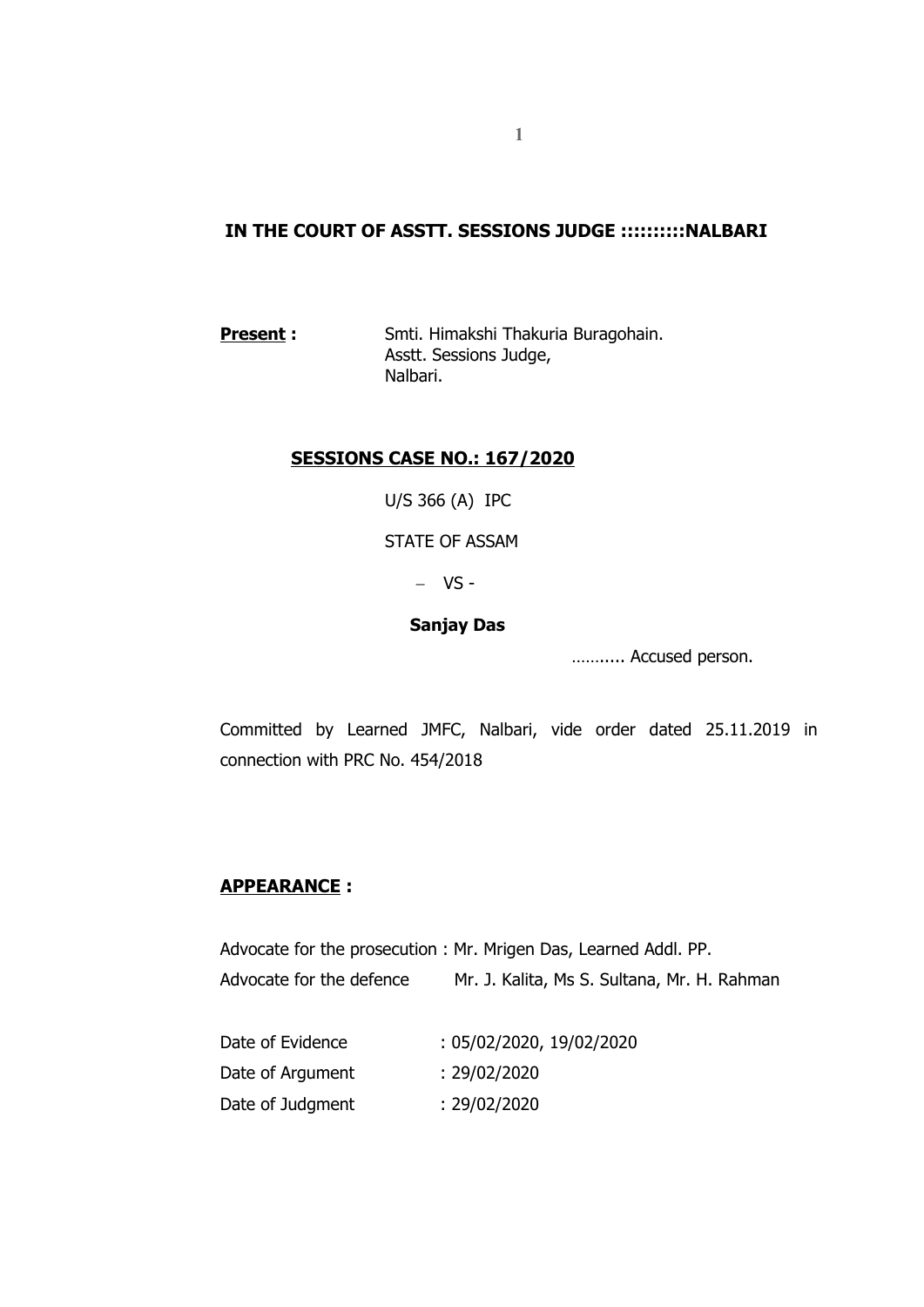#### **J U D G M E N T**

1. The gist of the prosecution case in brief is that on 27/06/2014 one Hariram Das lodged an ejahar alleging interalia that at about 3 PM his daughter aged about 17 years was forcefully kidnapped by the accused Sanjay Das in a tempo from Ambari chowk of Kasimpur village. Hence, this case.

2. On receipt of the ejahar police registered a case as Nalbari PS Case No. 429/14 u/s 366 (A) IPC and started investigation. After completion of investigation the I/O submitted charge sheet against accused Sanjay Das u/s 366 (A) IPC. Since the offence u/s 366 (A) IPC is exclusively triable by the Court of Sessions, the Ld. JMFC, Nalbari committed this case to the court of Hon'ble Sessions Judge, Nalbari. On receipt of the committal paper and PRC Case Record, Hon'ble Sessions Judge, Nalbari started Sessions case against the accused and thereafter transferred this case to this court for disposal.

3. After hearing the learned counsels for both sides and on perusal of the case diary, charge was framed against the accused u/s 366 (A) IPC. The charge so framed was read over and explained to the accused to which he pleaded not guilty and claimed to be tried.

4. During trial, prosecution side examined as many as 5 (five) witnesses including the informant and the victim to prove the charge against the accused. Accused was examined u/s 313 CrPC. The statement of defence is recorded in a separate sheet. The defence plea was of compete denial and the defence side has not adduced any defence evidence.

## **POINT FOR DETERMINATION**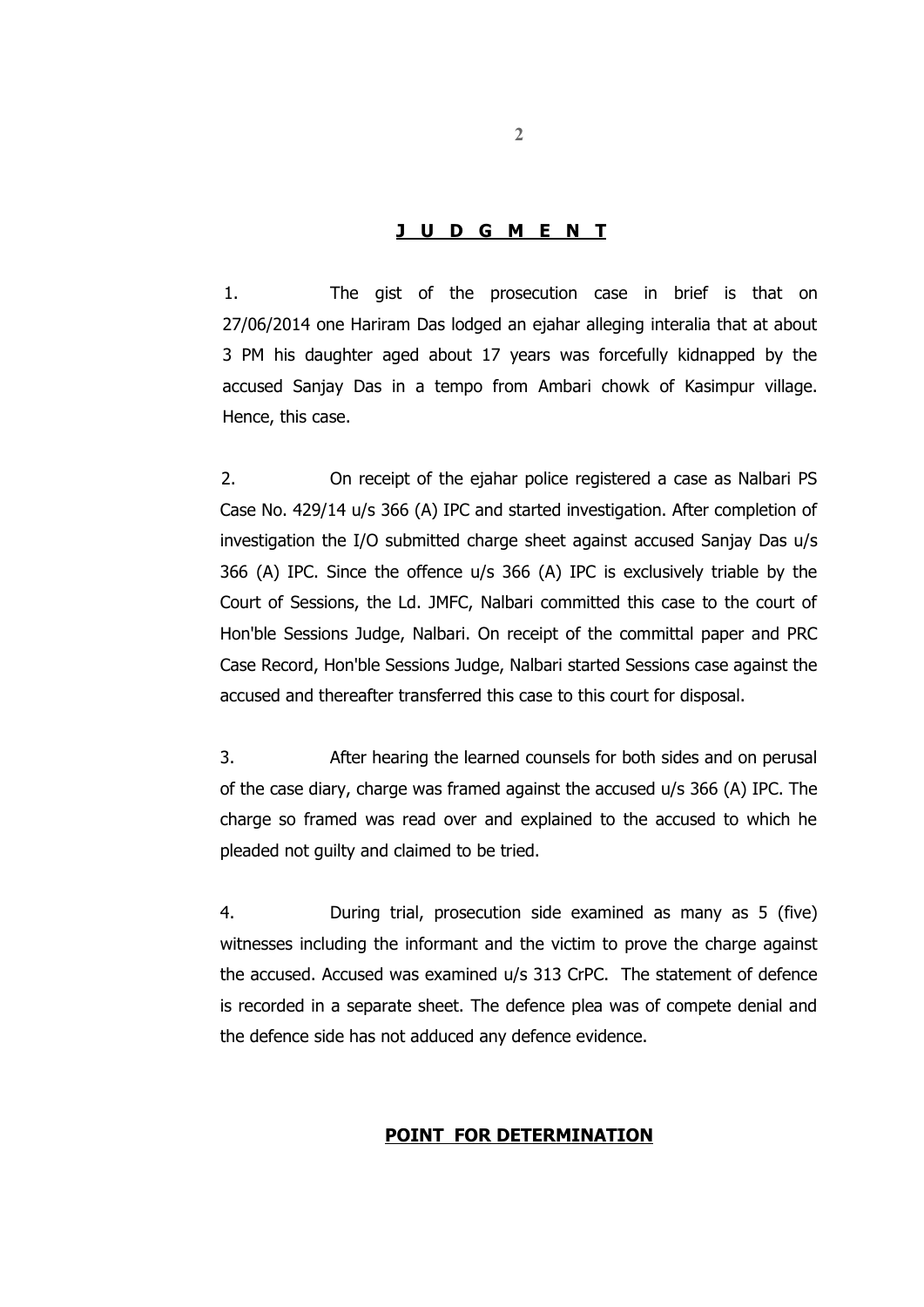5. Whether the accused on 27.06.14 at about 3 PM at Kashimpur village under Nalbari PS forcefully kidnapped Smti. Sangita Das (a minor girl aged about 17 years) to go from Ambari chowk with him with an intention that she may be or knowing it likely that she will be compelled to marry against her own will or will be forced or seduced to illicit intercourse ?

#### **DISCUSSION DECISION AND REASONS THEREOF**

6. I have heard learned counsel for both the parties and have gone through the evidence on record. Learned counsel for the prosecution has submitted that all the witnesses have supported the prosecution story and this is a fit case to convict the accused u/s 366 (A) IPC.

7. On the other hand, the learned defence counsel has submitted that prosecution has failed to prove the case. There are discrepancies in the evidence adduced before the court and the statements of the witnesses recorded u/s 161 CrPC. Learned defence counsel has further submitted that the victim has nullified the prosecution case and from the evidence of PWs no ingredients of offence is made out against the accused.

8. It is at this stage expedient to cast a glance at the evidences of the prosecution witnesses.

9. In the very beginning of our discussion let us go through the evidence of PW-1, Sri Hariram Das who is the informant of this case. PW-1 stated that about 5 years back one day his daughter went out of the house by telling them that she will be going to Kasimpur chowk. But she went missing from there. PW-1 also stated that after searching for her daughter everywhere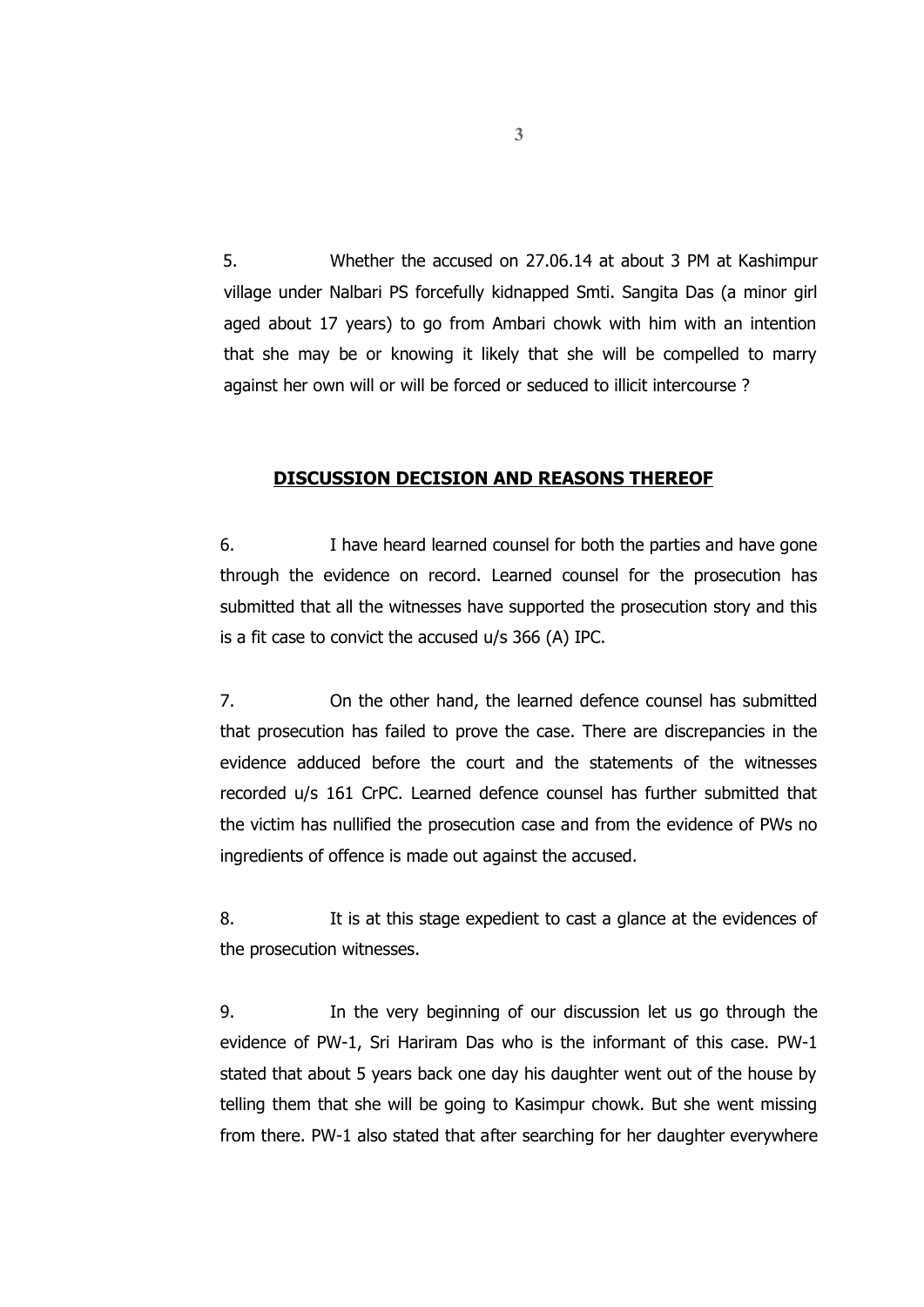they could not find her and hereafter he lodged an ejahar in Nalbari PS. PW-1 further stated that on the next day his daughter was recovered by police of Mukalmua PS and he went to the police station on being informed and found the accused and the victim there.

10. Now let us go through the evidence of PW-2, Sangita Das, who is the victim of this case. PW-2 stated that on the day of occurrence she and the accused met at Ambari chowk. Thereafter she eloped with him to Guwahati in a traveler. According to PW-2 they reached Guwahati at 7:30 PM. Thereafter the accused took her to the house of her cousin Momi Talukdar at Ulubari. PW-2 stated that they stayed there that night. PW-2 further stated that on the next morning the accused told her that he will take her to his house at Chenga and at about 6 AM they left for Chenga and reached Mukalmua at 10 AM. PW-2 also stated that while they were waiting near the police station the elder sister of the accused and his aunt reached there and they gave her the bus fare and asked her to return back to her home. But PW-2 refused to return. Thereafter police came and took her and the accused to the police station.

11. If we go through the evidence of PW-1 and PW-2 we find none of them has deposed anything against the accused. Though PW-1 stated that when he went to the police station he found both the accused and the victim there, in his cross-examination he stated that after the occurrence he came to know that his daughter had love affairs with the accused. PW-2 has admitted in her cross-examination that about her statement made before the police that the accused did not kidnap her and that she willfully went with the accused. PW-2 has clearly stated that she went with the accused so that she can get married to him. According to PW-2 the accused also wanted to marry her. But only because of the interference of the aunt and elder sister of the accused their marriage was not solemnized.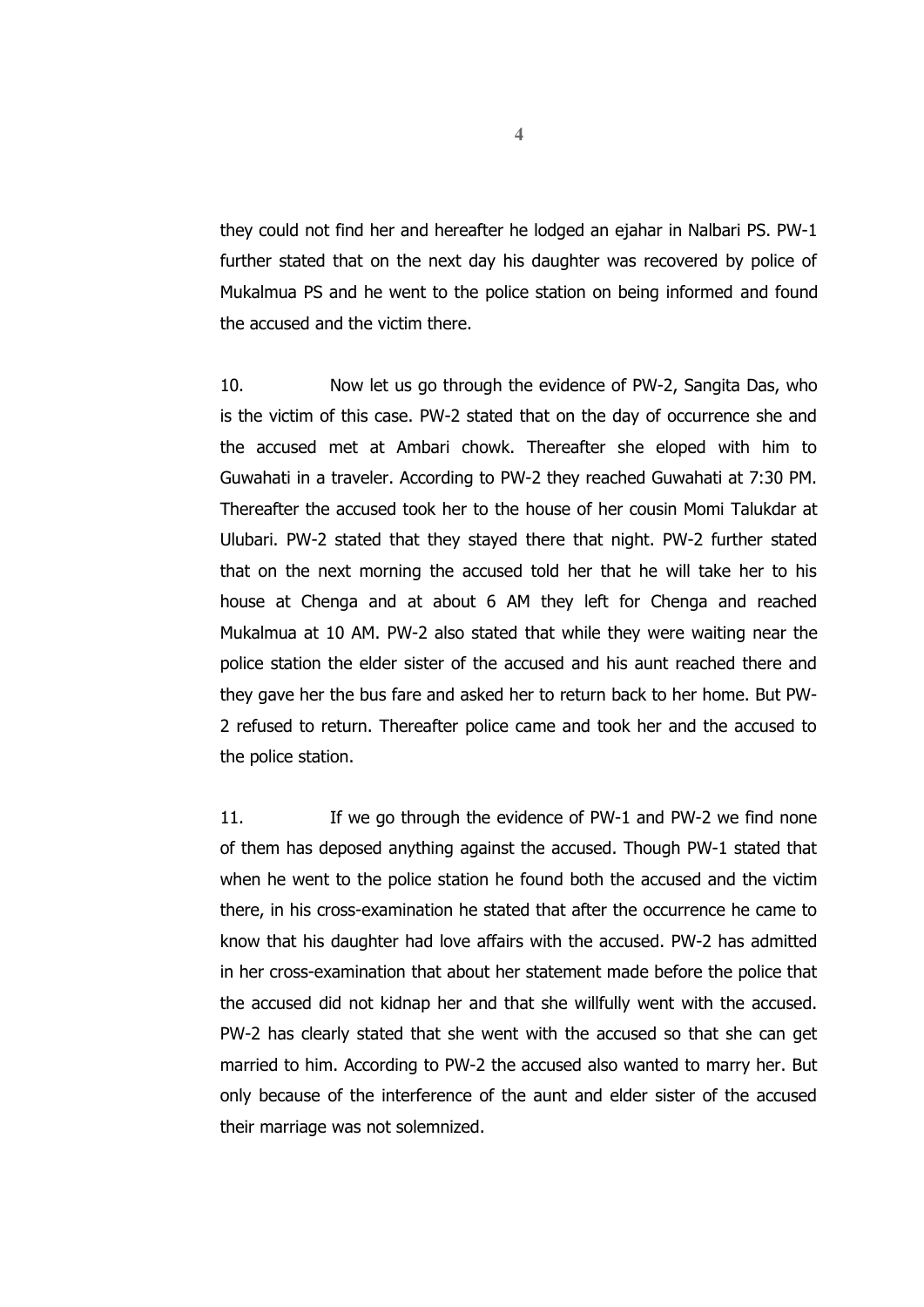12. It is very clear from the cross examination of PW-2 that the accused did not kidnap her whereas she herself went with him with an intention to get married to him. PW-3, Mina Rajbongshi who is the mother of the victim also clearly stated that in her evidence that on the day of occurrence her daughter eloped with the accused to Guwahati and stayed there in the house of my niece. Prior to the occurrence there was a love affair between the accused and the victim.

13. Regarding the age of the victim we find that PW-1 stated the age of the victim as 17 years. Whereas in his cross-examination PW-1 stated that at the time of occurrence his daughter was 18 years old. PW-2 also stated that she was 19 years old at the time of occurrence. Hence it is clear that PW-2 was not a minor at the time of occurrence.

14. In view of the above discussion it appears that the allegations made against the accused in the ejahar are not true. Under such circumstances the accused cannot be held guilty of the offence u/s 366 (A) IPC.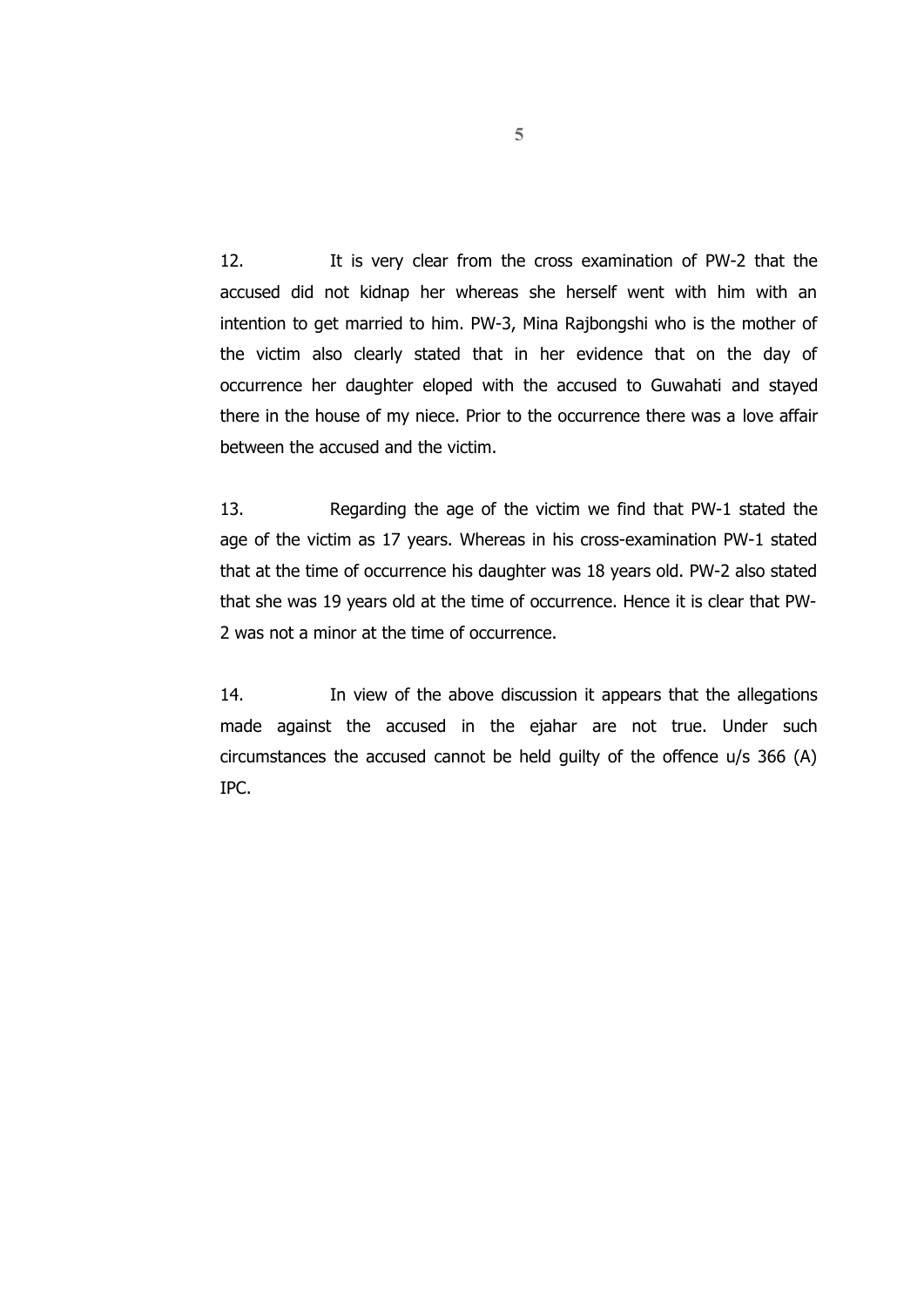## **O R D E R**

15. From the discussion made above, I find that the prosecution has miserably failed to prove the offence u/s 366 (A) IPC against the accused.

Hence, accused Sanjay Das is found not guilty and is acquitted from the charge of offence u/s 366 (A) IPC.

The accused person is set free at his liberty forthwith.

Bail bond furnished by the accused shall stand canceled after period of 6 months.

Given under my hand and seal of this court on this the  $29<sup>th</sup>$  day of February /2020.

> Asstt. Sessions Judge, Nalbari

Dictated & corrected by me

Asstt. Sessions Judge, Nalbari